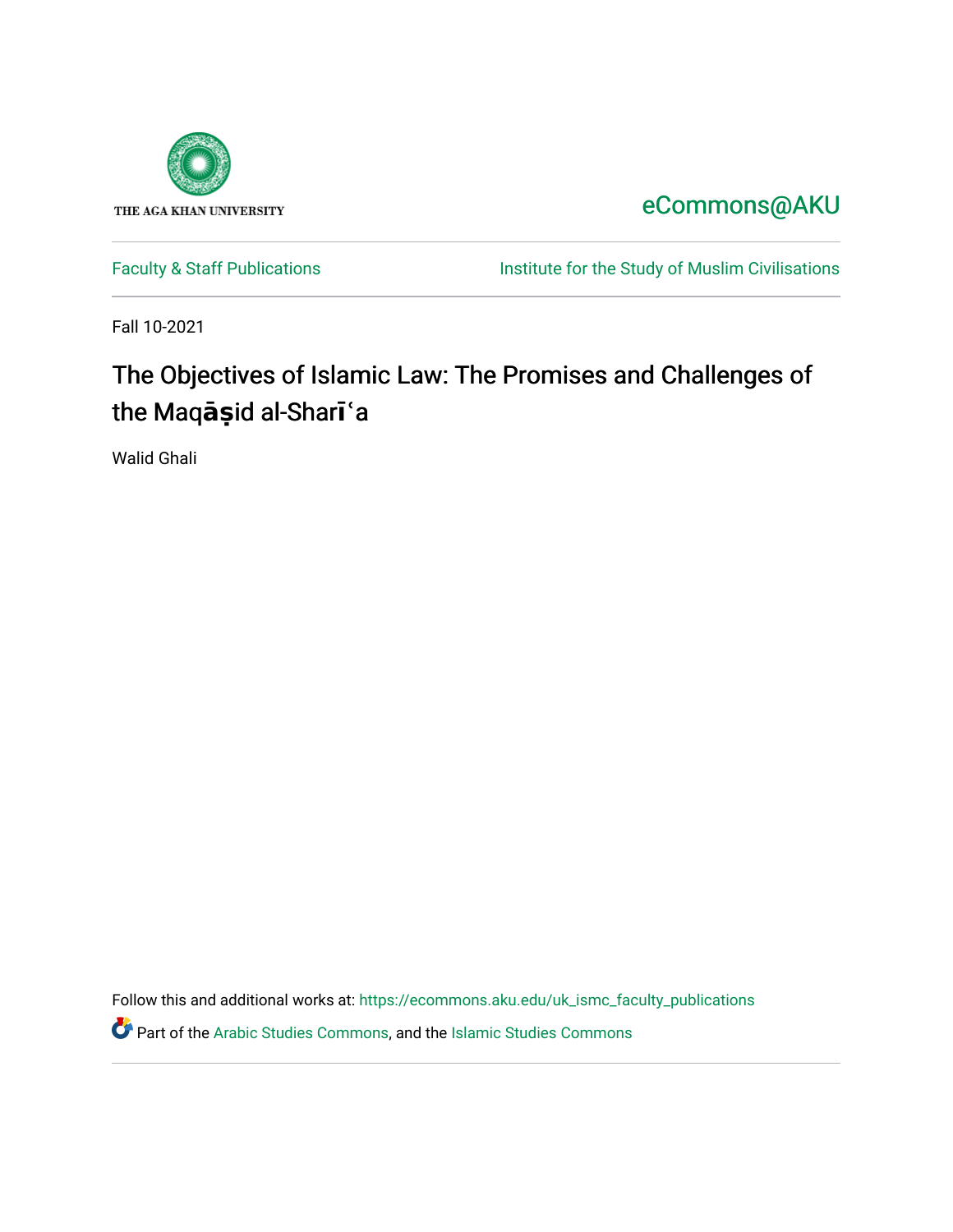ISSN 2633-6626

## Manchester Journal of Transnational Islamic Law & Practice

## MJTILP

*Volume 17 Issue 1 2021*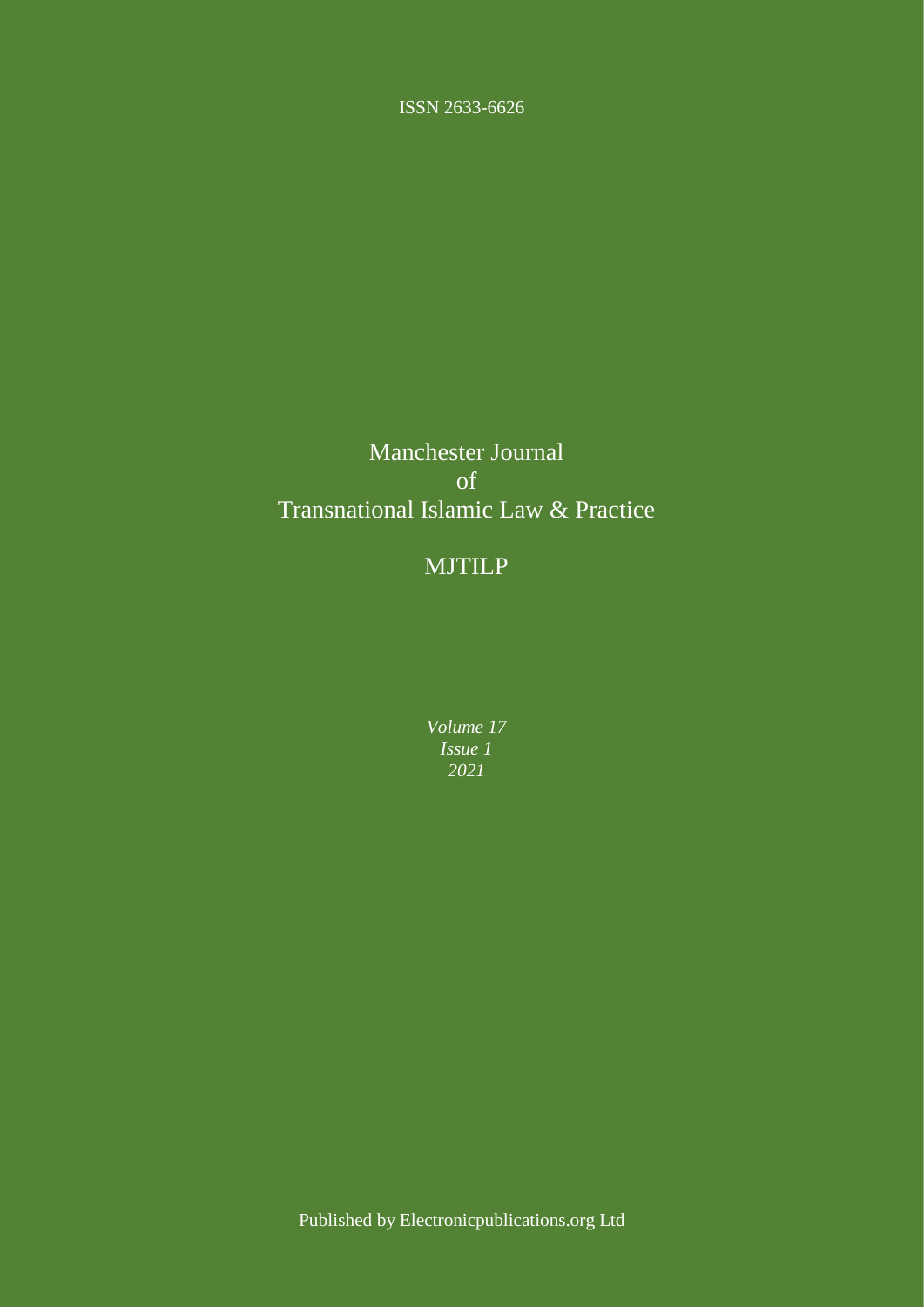#### **About:**

*The MJTILP (formerly the Journal of Islamic State Practices in International Law) was founded in 2005. The Journal is independent of any State or institutional affiliation with a truly diverse and global editorial board. It is published once a year by Electronicpublications.org Ltd; and available both in electronic and printed forms.*



#### **Aims of the Journal:**

The principal objectives of the Manchester Journal of Transnational Islamic Law & Practice (MJTILP) are to provide a vehicle for the consideration of transnational forms of Islamic law and practice. Transnationalism in Islamic law is taken broadly as communications and interactions linking Islamic thoughts, ideas, people, practices and institutions across nation-States and around the globe. In recent times, research in Islamic law has shaped narratives based on nation-States, demographics, diasporic communities, and ethnic origins instead of developing around a central core. Contemporary issues of Islamic law are increasingly linked to geographical locations and ethnic or parochial forms of religious beliefs and practices. Expressions like American, European, British, Asian and Arab Islam have widely gained acceptance.

Despite the growing importance of dialogue to develop shared understandings of issues facing Islamic law and proposing coordinated solutions, the contemporary research and scholarship has not developed harmoniously and remains piecemeal and sporadic. Researchers and practitioners of Islamic law are drawn from a wide variety of subjects and come from various regions of the world but have insufficient institutional support for sharing information and comparing experiences. Innovation in various strands and paradigms of Islamic law and practice is stifled because there are limited spaces where evolutionary, collaborative and interdisciplinary discourses can take place. This in turn hampers the ability to build on past research and record best practices, negatively impacting a consistent and orderly development of the field. There is a need to constitute a world community of Islamic law scholars based on interactions and aspirations moving across linguistic, ethnic, geographical and political borders.

The MJTILP is inspired by the need to fill these gaps. It provides a platform to legal and interdisciplinary scholars and researchers for critical and constructive commentaries, engagements and interactions on Islamic law and practice that are built upon configurations in contemporary contexts. It welcomes contributions that look comparatively at Islamic law and practice that apprise and inspire knowledge across national boundaries whether enforced by a State or voluntarily practiced by worldwide Muslim communities. We are equally interested in scholarships on encapsulated cultural worlds, diaspora, identity and citizenship that are embedded and circumscribed by religious ties. As it has been the practice of the journal since its establishment in 2005, it also has a specific interest in issues relating to the practice of Muslim States in international law, international law issues that may concern Muslim countries, and all aspects of law and practice affecting Muslims globally.

Printed and bound by Antony Rowe Ltd. Eastbourne UK

ElectronicPublications.Org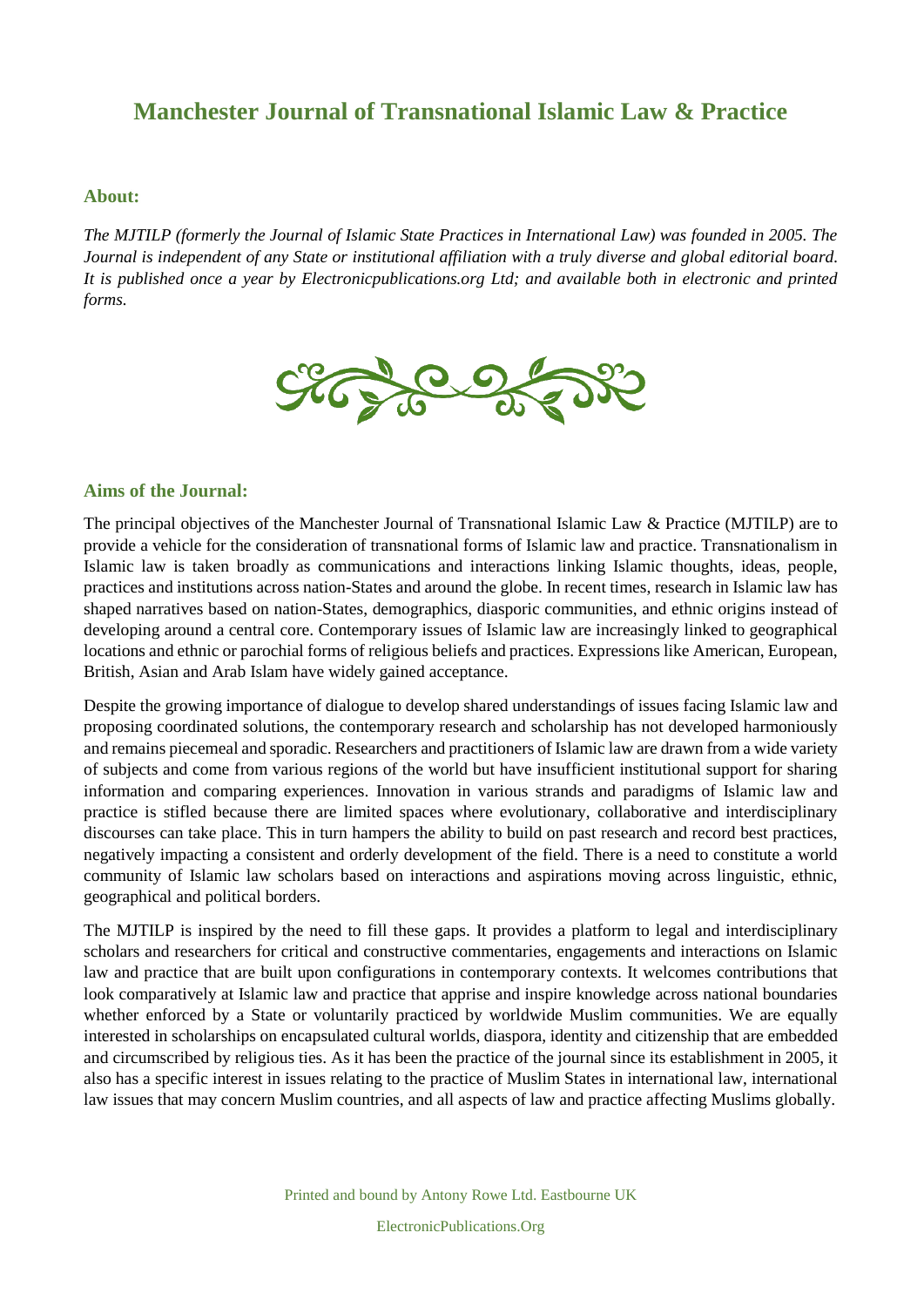# **MJTILP Volume 17 Issue 1 2021**

ISSN 2633-6626

#### **Editor-in-Chief:**

Dr Ahmad Ghouri

Senior Lecturer in Commercial Law & Director of Internationalisation, School of Law, Politics and Sociology, University of Sussex, UK.

#### **Deputy Editor-in-Chief:**

Dr Amna Nazir

Lecturer in Law & Associate Director Centre for Human Rights, Birmingham City University, UK.

#### **Associate Editors:**

Dr Muneer Abduroaf, Senior Lecturer, University of the Western Cape, South Africa. Dr Zubair Abbasi, Associate Professor, Lahore University of Management Sciences, Pakistan. Dr Bader Aldosari, Assistant Professor, University of Prince Sattam Bin Abdul Aziz, Kingdom of Saudi Arabia. Dr Milad Dokhanchi, Queen's University, Canada. Dr Hossein Esmaeili, Associate Professor, Flinders University, Australia. Dr Oumama Emad Ali Hamasha, Assistant Professor, University of Jordan. Dr Muhammad Akbar Khan, Assistant Professor, International Islamic University, Pakistan. Dr Mohammad Hedayati-Kakhki, University of Durham, UK. Faisal Kutty, Associate Professor, Southwestern Law School and Associate Professor of Law Emeritus, Valparaiso University. Dr Sahar Maranlou, Lecturer, University of Essex. Dr Eleni Polymenopoulou, Assistant Professor, Hamad Bin Khalifa University, Qatar. Dr Ayesha Shahid, Assistant Professor, Coventry University, UK. Dr Emine Enise Yakar, Associate Professor, Recep Tayyip Erdoğan University, Turkey. Dr Abubakri Yekini, Lagos State University, Nigeria.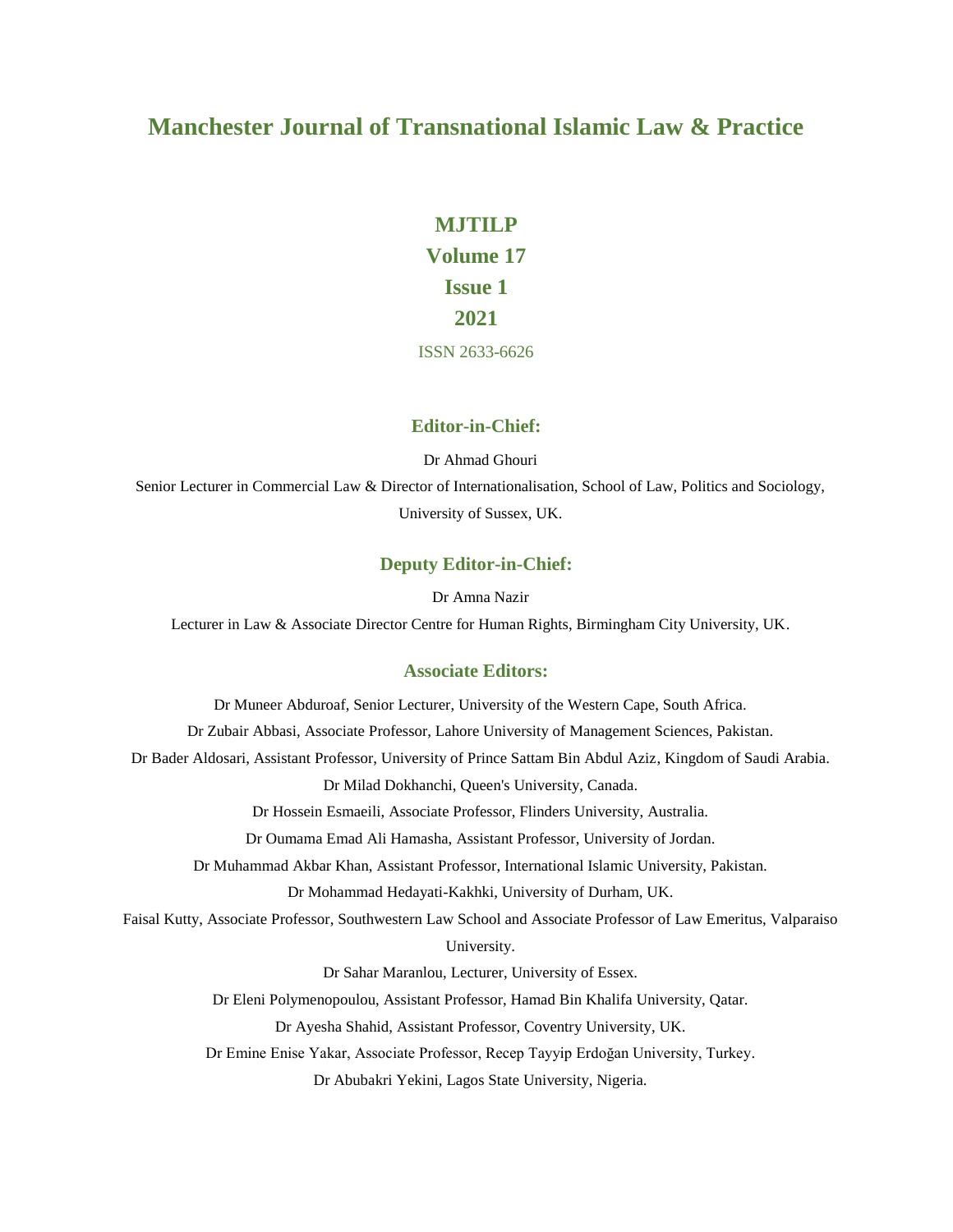#### **Assistant Editors:**

Diana Carina Azoitei, The University of Law, UK. Afrin Khan, Assistant Professor, Kirit P. Mehta School of Law, NMIMS, India.

#### **Book Review Editor:**

Dr Kahled Bashir Lecturer, University of Aberdeen, UK.

#### **Editorial Board:**

Prof Asma Afsaruddin, Indiana University, USA. Prof Asad Q. Ahmed, University of California, Berkeley, USA. Imam Qari Asim MBE, Leeds Makkah Masjid and DLA Piper, UK. Prof Dr Mohd Ma'Sum Billah, King Abdul Aziz University, Kingdom of Saudi Arabia. Prof Mohamed Elewa Badar, Northumbria University, UK. Prof Ilias Bantekas, Hamad Bin Khalifa University, Qatar. Prof Ann Black, University of Queensland, Australia. Prof L. Ali Khan, Washburn University, USA. Prof Bashar H. Malkawi, The University of Arizona, USA. Prof Nakib Muhammad Nasrullah, University of Dhaka, Bangladesh. Prof Muhammad Munir, International Islamic University, Islamabad, Pakistan. Prof Jeff Redding, The University of Melbourne, Australia. Prof Javaid Rehman, Brunel University, UK. Prof Ihsan Yilmaz, Deakin University, Australia.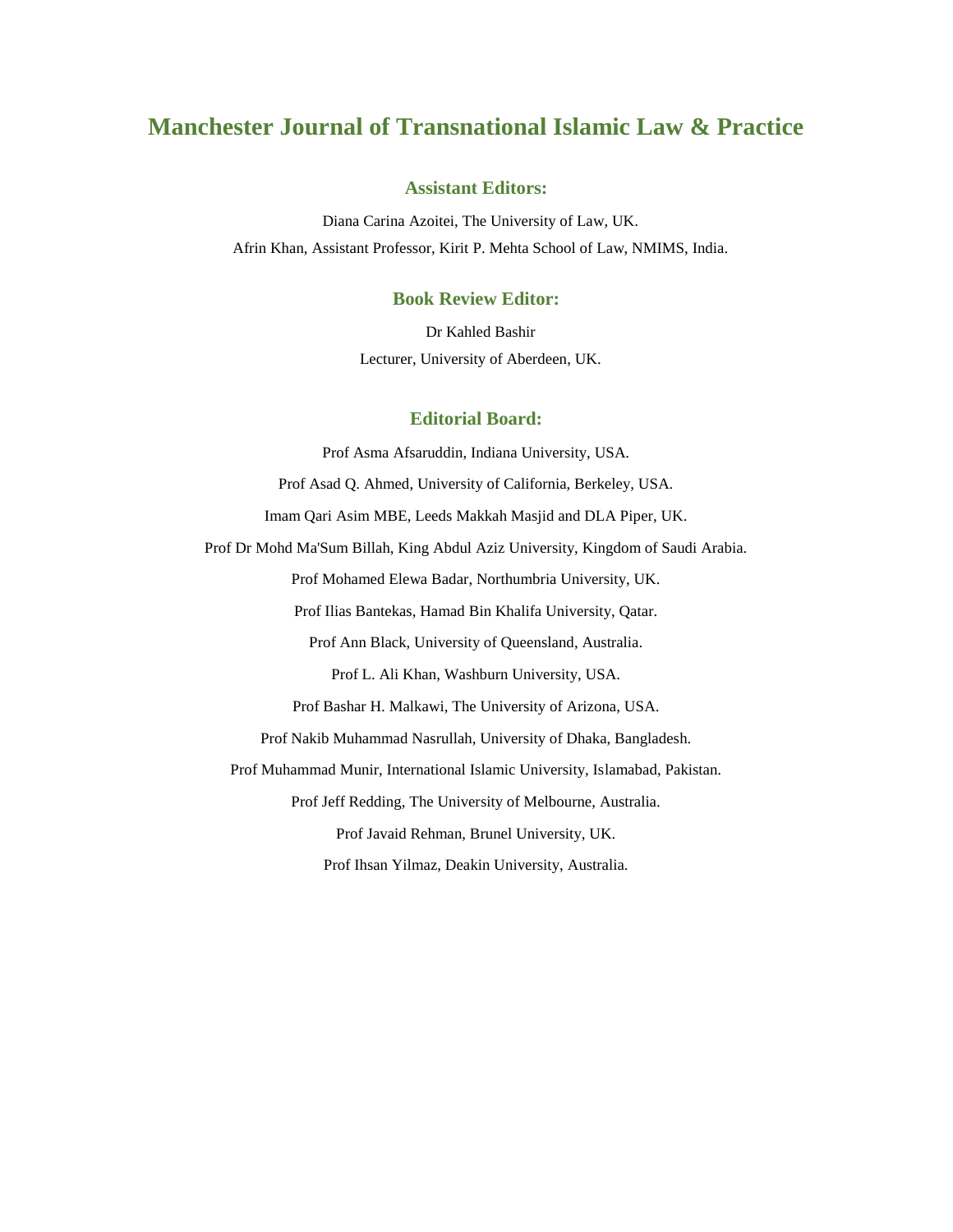| Volume 17                                 | 2021                                                                                           | Issue 1 |
|-------------------------------------------|------------------------------------------------------------------------------------------------|---------|
|                                           |                                                                                                |         |
|                                           | <b>Contents</b>                                                                                |         |
| <b>Editorial:</b>                         |                                                                                                |         |
| <b>Transnational Forms of Islamic Law</b> |                                                                                                |         |
| Ahmad Ghouri                              |                                                                                                | 1       |
| <b>Articles:</b>                          |                                                                                                |         |
|                                           | Post-Islamism: From Making Islam Democratic to the Politics of Myth                            |         |
| Fatemeh Sadeghi                           |                                                                                                | 3       |
|                                           | Is Taliban Story Going to be the Iranian Story? The Islamic Emirate v. the Guardianship of the |         |
| <b>Jurist (Wilayat Faqih)</b>             |                                                                                                |         |
| Haroun Rahimi & Ali Shirvani              |                                                                                                | 19      |
|                                           | The Concept of Just-War in Islamic and Modern International Law                                |         |
|                                           | Nehaluddin Ahmad, Siti Sara binti Haji Ahmad & Norulaziemah binti Haji Zulkiffle               | 29      |
|                                           | <b>Islamic Law of Armed Intervention for Peace and Humanitarian Purposes</b>                   |         |
| Shahzeb Shahid                            |                                                                                                | 59      |
|                                           | Neo-Ijtihad: A Hierarchical Process Adopted by Pakistani Judiciary in the Context of Muslim    |         |
| <b>Family Laws</b>                        |                                                                                                |         |
| Muhammad Farooq                           |                                                                                                | 95      |
|                                           | Overturning the Reform of Polygyny: Shaykh Abu Zahra's Renewal Thought Caught in the           |         |
| <b>Tradition</b>                          |                                                                                                |         |
| Salah al-Ansari                           |                                                                                                | 114     |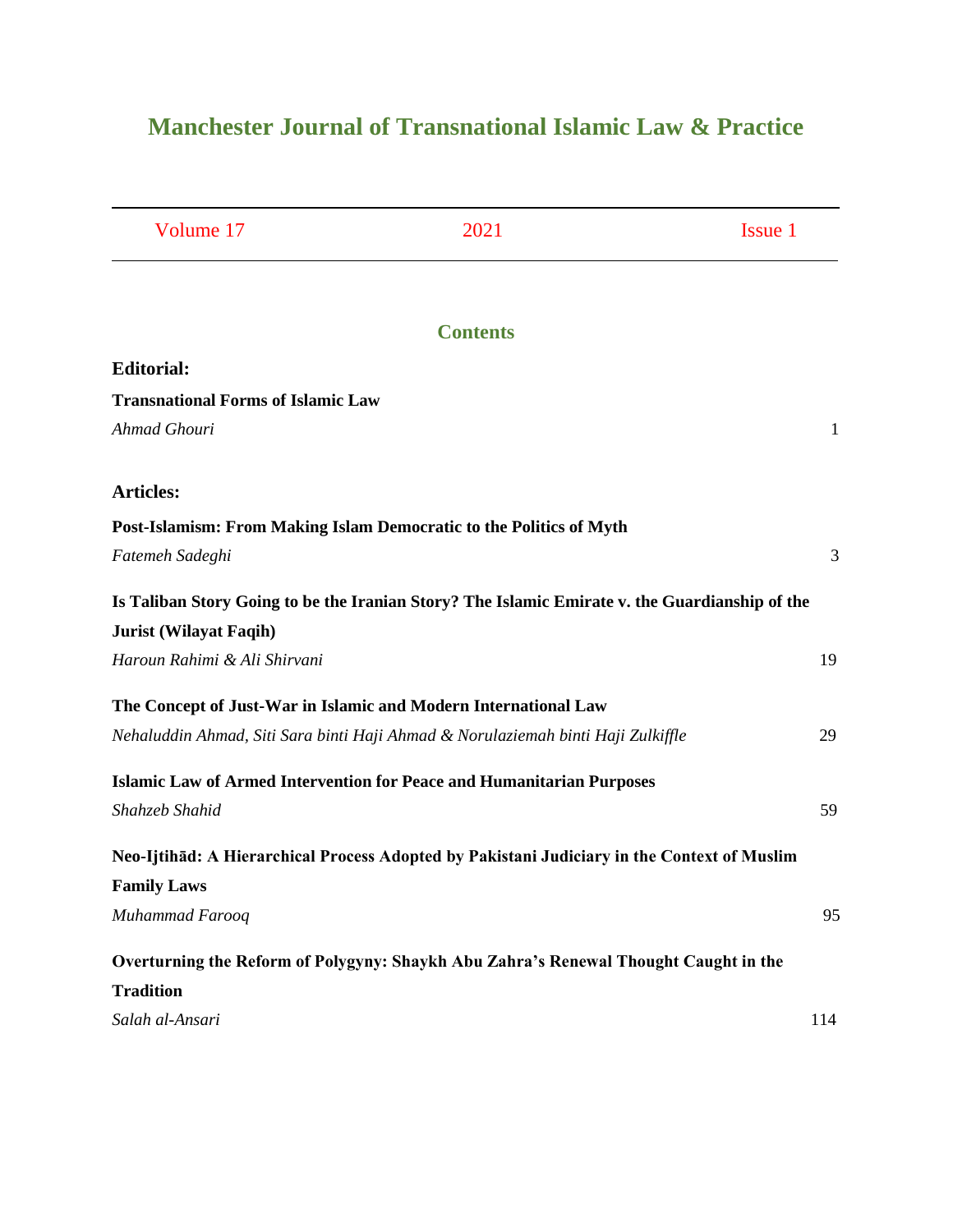| One Step Forward, Two Steps Back: The Unending Twist and Turn Regarding the Law of Khul'                                                     |     |
|----------------------------------------------------------------------------------------------------------------------------------------------|-----|
| and its Exposition by the Superior Courts in Pakistan                                                                                        |     |
| Muhammad Munir                                                                                                                               | 133 |
| Legal Effects of Muslim States' Reservations to the 1979 Convention on the Elimination of all                                                |     |
| <b>Forms of Discrimination Against Women (CEDAW)</b>                                                                                         |     |
| Zaheer Iqbal Cheema & Shahrul Mizan Ismail                                                                                                   | 150 |
| Implementation of International Human Rights in Pakistan: Finding a Balance between Western                                                  |     |
| <b>Conceptions and Islamic Law</b>                                                                                                           |     |
| Sana Khan                                                                                                                                    | 168 |
| Liability in Partnerships: A Comparative Analysis of American Common Law and Islamic<br>Law                                                  |     |
| Bander Almohammadi                                                                                                                           | 184 |
| The Law and Practice of Islamic Banking in Ethiopia: A Critical Review of Constitutional<br><b>Legitimacy and Dispute Resolution</b>         |     |
| Mohammed Ibrahim Ahmed                                                                                                                       | 205 |
| Transition of Marriage from Sacrament to Contract: Comparative and Critical Reflections on<br><b>Women's Rights in Hindu and Muslim Laws</b> |     |
| Shahnaz                                                                                                                                      | 228 |
| Justice Delayed is Justice Denied: Post-Conflict Experiences of the Bangladesh War of<br>Independence                                        |     |
| Mohammad Pizuar Hossain                                                                                                                      | 245 |
| The OIC and Women's Rights: Exploring the Dichotomy of Representation                                                                        |     |
| Richa Chaudhary                                                                                                                              | 264 |
| <b>Book Reviews:</b>                                                                                                                         |     |
| <b>Islamic Finance: Law and Practice</b>                                                                                                     |     |
| Edited by Craig R Nethercott & David M Eisenberg, Reviewed by Ilias Bantekas                                                                 | 278 |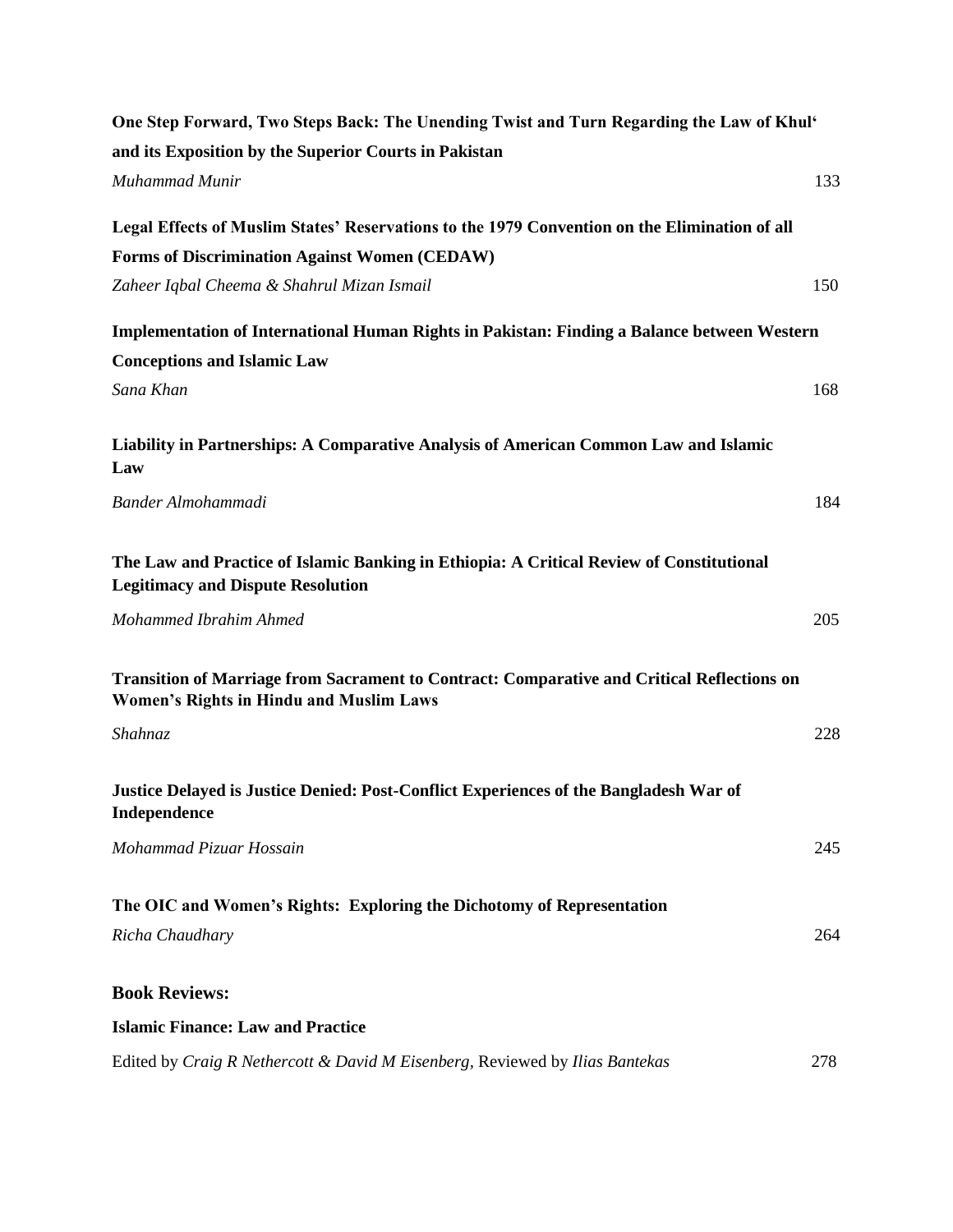### **Islam and Muslim Resistance to Modernity in Turkey**

| By Gökhan Bacık, Reviewed by Emine Enise Yakar                                                    |     |
|---------------------------------------------------------------------------------------------------|-----|
| The Objectives of Islamic Law: The Promises and Challenges of the Maqasid al-Shari <sup>'</sup> a |     |
| Edited by <i>Idris Nassery, Rumee Ahmed, &amp; Muna Tatari</i> , Reviewed by <i>Walid Ghali</i>   | 285 |
| <b>Modern Hadith Studies: Continued Debates and New Approaches</b>                                |     |

Edited by *Belal Abu-Alabbas*, *Michael Dann* & *Christopher Melchert*, Reviewed by *Mansur Ali* 290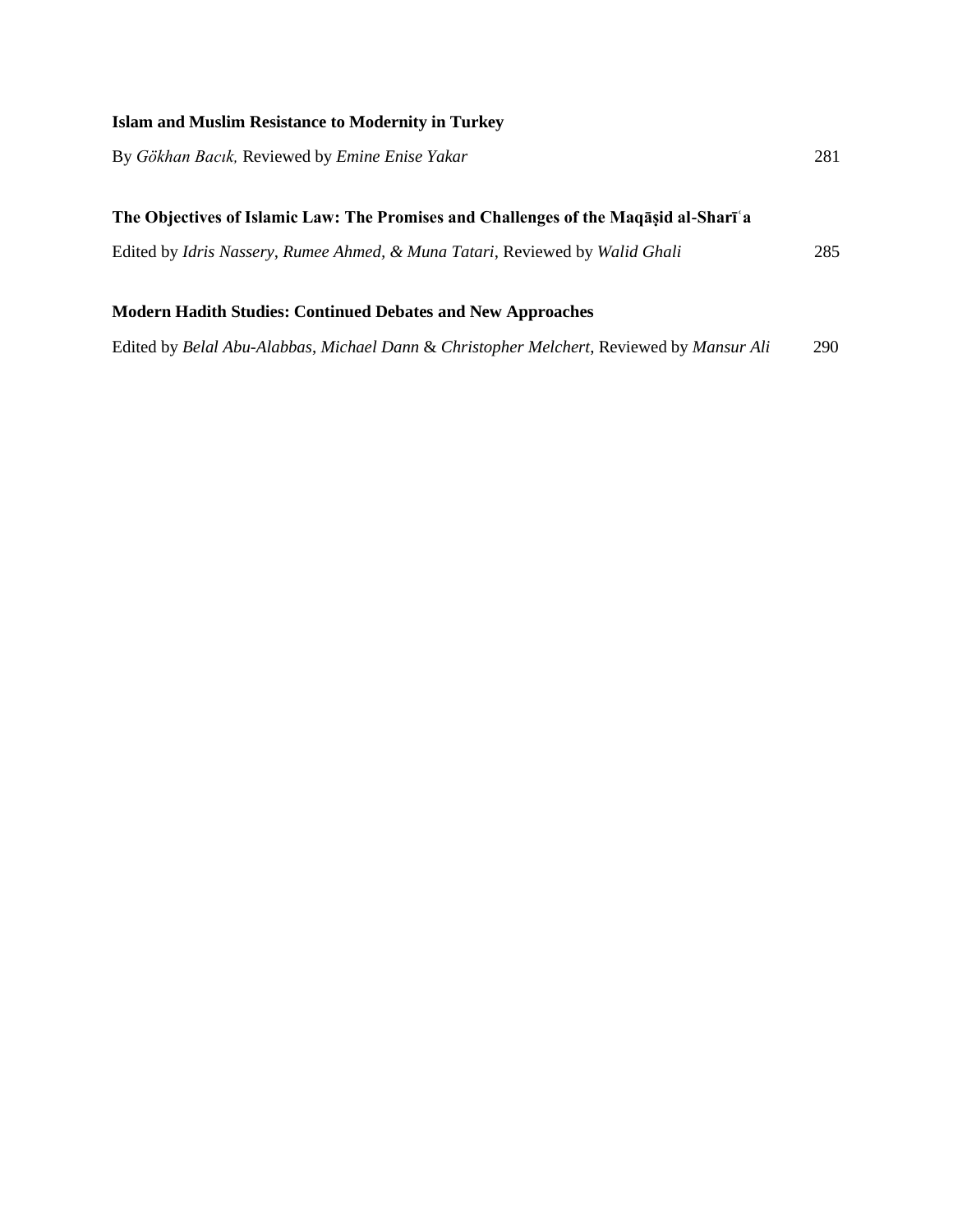Manchester Journal of Transnational Islamic Law & Practice Volume 17, Issue 1: 285-289, 2021

### *The Objectives of Islamic Law: The Promises and Challenges of the Maqāṣid al-Sharīʿa* **Edited by Idris Nassery, Rumee Ahmed, and Muna Tatari, Epilogue by Anver Emon, Lexington Books, London, 2018, 312 p. ISBN: 9781498549936**

### **Walid Ghali**

*Maqāṣid al-Sharīʿah* (Objectives of Islamic law) is a trending subject in Islamic law and its applications. It can easily be said that no other legal device has received as much attention nor generated as much excitement inside and outside the Muslim world. In its simplest, *Maqāṣid* is supposed to offer a way to derive and apply Islamic law in the contemporary world using an ancient methodology without being constrained by historical practice. Here comes this rich volume as essential contributions of collective chapters that engage in the debate and provide direction for the future. As it appears from the subtitle, the book comes into two parts, *"the promises and challenges,"* which offer an exciting dialogue between proponents and opponents of *Maqāsid.*

The promises part [chapters 1-7] is led by the *Maqāṣid* model's advocates who believe in the potential for the *Maqāṣid* to fashion Islamic law in the mould of justice and equality. For instance, the first two chapters by Mohamed Hashim Kamali and Jasser Auda outline the contours of the *Maqāṣid* as a legal tool. It includes a rich presentation of definitions of Maqāṣid and related terminologies such as *Ḥikma* (Wisdom) *and 'Illa* (Cause), and *Maṣlaḥa* (interest)*.* Kamali then moves to provide a taxonomy of *Maqāṣid* with some clear examples to illustrate each type. This section is slightly overwhelming for those unfamiliar with some essential technical terminology such as *Usul al-Fiqh, and Shariʿah.* The identification of *Maqāṣid* from Qur'an and Sunna is another significant part of this chapter and sheds light on how the *Maqāṣid* was theorized in the first place. "[Over] one thousand places the Qur'ān either directly or indirectly and in the diverse manner of expressions identifies the rationale, purpose, benefits, and consequences of its rulings." (p. 20).

Related to the above, Auda focuses on *maqāṣid al-sharīʿah as* a system of values that has several theories and classifications. He argues that *ijtihād* should be vital to policy and methods before calling for the application of the *sharīʿah* in Muslim societies. To support his claim, Auda also mentions some contemporary scholars who introduced new, universal *Maqāṣid* that are directly induced from the scripts rather than from the body of fiqh (jurisprudence) literature in the schools of Islamic law. Examples such as Rashid Rida (d. 1935), Al-Ṭahir Ibn ʿĀshūr (d. 1907), Mohammad al-Ghazālī (d. 1996), Yusuf al-Qaradawi (1926—) and Ṭaha al-Alwani (1935—).

l

Associate Professor at Institute for the Study of Muslim Civilisations, Aga Khan University, London, [Walid.ghali@aku.edu](mailto:Walid.ghali@aku.edu)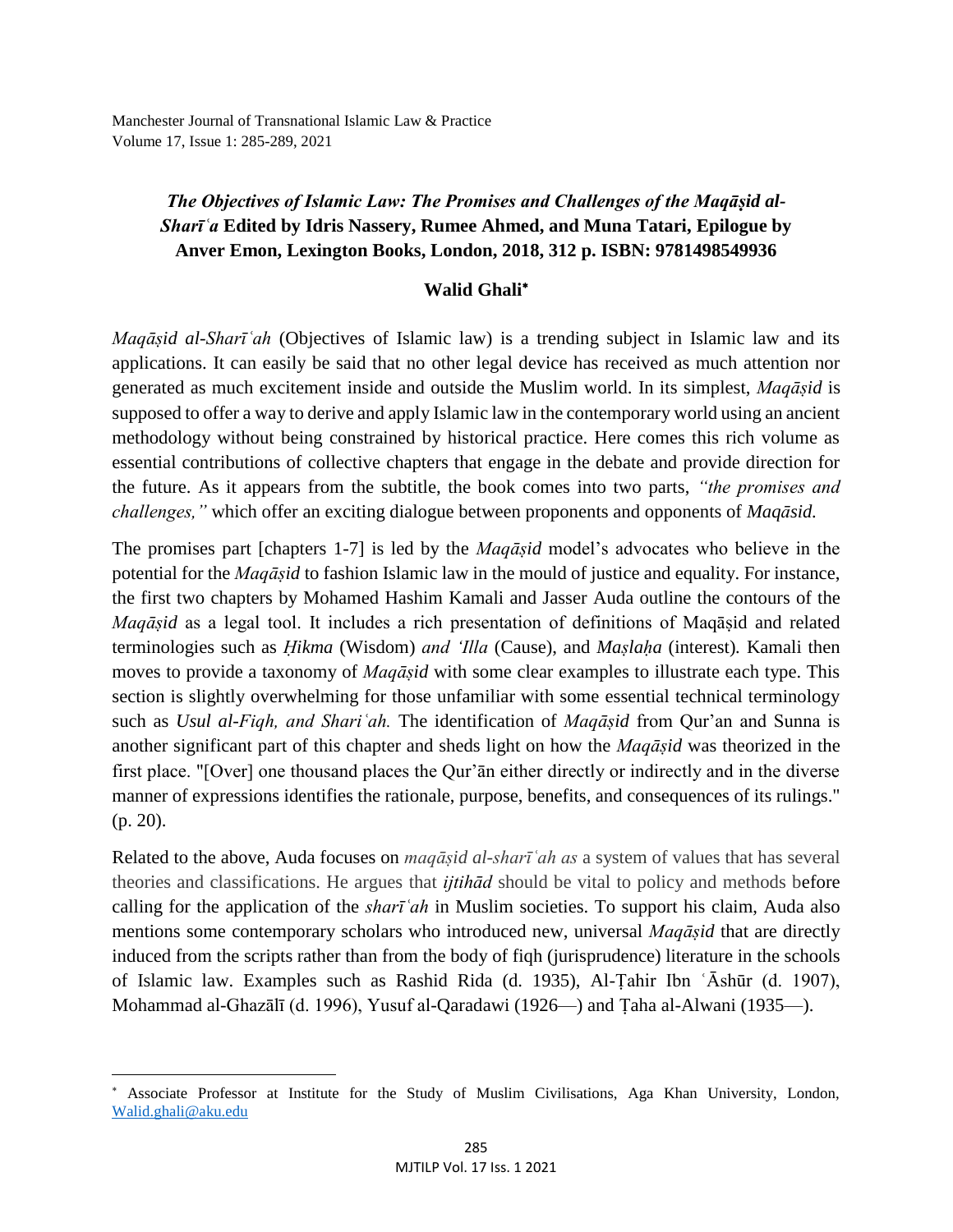The two following chapters [3-4] moves to discuss the immediate relevance of *Maqāṣid* to key Islamic concepts. Muhammad Khalid Masud discusses the *[Freedom of Religion](http://127.0.0.1:5001/xhtml/contents.xhtml#re_chapter3)* in diverse [societies. T](http://127.0.0.1:5001/xhtml/contents.xhtml#re_chapter3)o him, diversity, mentioned as *ikhtilāf* in the *Qur'ān* as a sign of divine creation and sustenance, includes references to the phenomena of change and continuity in nature, multiplicity in life forms, and differences of colors and languages and levels of understanding among humans. The *Qur'ān* invites the attention of scholars to deliberate on this diversity (Q 2:213, 3:22, 30:22, 5:48, 10:99, and 11:118). He makes more in depth analysis of *Maqāṣid* according to scholars such as al-Shatibi. While Masud focuses on freedom of religions, Idris Nassery elaborate on human dignity. He outlines a constructive concept of the protection of human dignity based on the *Maqāṣid* theory and to determine two main criteria for defining human dignity. The only way for us to grasp the different objectives of the *Sharīʿah*, as components of a joint objective linked to preserving the dignity of the children of Adam. Moreover, building on this Universalist understanding of human dignity, would be a productive and critical way of referencing the Islamic tradition and translating these considerations to topical issues in connection with human rights or other challenges that arise from technological advancement.

The last three chapters in the promises focus on how leading thinkers theorized the *Maqāṣid* to significant effect. This is an excellent method showing how different scholars dealt with Maqāṣid in different models. Muḥammad Shaḥrūr's *tartīl* method presented by Adis Duderija is an example of connecting *maqāṣid* to *Qur'ān-sunnah* hermeneutics concerning the question of Islam's relationship with the Religious Other. In so doing, Duderija described the delineating features of Shaḥrūr's understanding of the concepts of al-islām and al-īmān and the types of ethics associated with them. Shahrur believes that many verses promote religious harmony, justice, fairness and peace, commitment to the rule of law that does not discriminate based on gender, race, religion or ethnicity.

Another great name in the field of *Maqāṣid* is Ibn ʿĀshūr's, who is covered in chapter six by Felicitas Opwis. Ibn ʿĀshūr utilizes the concept of the purposes of the law (*Maqāṣid al-Sharī'a*) to incorporate mechanisms of legal change in a fashion that bridges tradition and modernity. A striking feature of Ibn ʿĀshūr's interpretation of *Maqāṣid* is that he expressly distinguishes them from the discipline of legal theory (*ʿilm uṣūl al-fiqh*). He exclaims that these are two different sciences that discuss different topics, use different methodologies, and have distinct epistemologies, which is regarded as an innovative approach. Ibn ʿĀshūr's thought provides an Islamic modernist approach to legal change, embracing modernity yet conveying authenticity.

Islamic finance has attracted enough attention to justify its introduction as a robust financial system with a unique value proposition. Younes Soualhi, therefore, studies the current practices of Islamic finance. The chapter attempts to decipher *Sharīʿah* business contracts and unlock the *Maqāṣid al-Sharī*<sup>'</sup>*ah* imbued therein. The emphasis was on the level of adaptation and variation needed to apply those contracts in contemporary finance. As for Islamic legal maxims, the chapter was selective of three, all of which were deemed critical in evaluating the *Maqāṣid* observance in structuring Islamic financial products. He concludes that the *Maqāṣid* are championed by all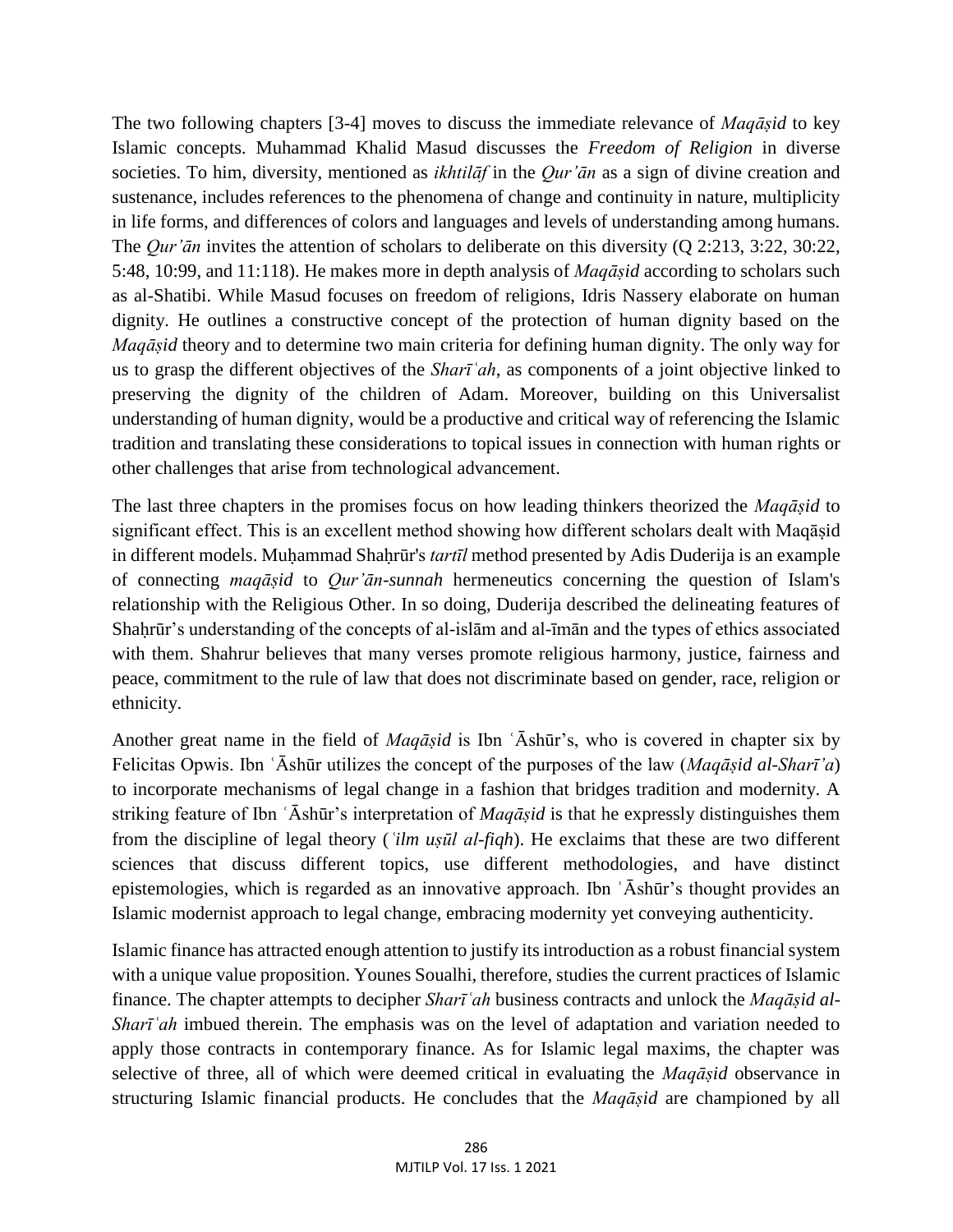stakeholders and observed in most of the products by the contracts used. However, some are marred by malpractices causing more harm to customers and creating a reputation risk that may hinder the development of Islamic finance. One of the main conclusions that we can emphasize is that Islamic finance is subservient to the dictates of globalization and the contemporary financial landscape, a situation necessitating the observance of reality that must be incorporated in the whole thrust of Islamic finance.

The second part [Chapters 8-14] includes dissenting voices from scholars who argue that the *Maqāṣid* have absolute limits that may well compromise their ability to realize their potential. These scholars question the taxonomy of the *Maqāṣid*, describe significant conceptual problems with particular objectives, and discuss practical impediments that constrain the application of the *Maqāṣid*. In *Reason and revelation*, Muna Tatari focuses on the objective of reason and its relation to revelation, in the quest for ethical orientation, as part of the *Maqāṣid al-Sharīʿah* debate. She highlights crucial aspects of the debate in order to point out important challenges. This chapter searched within the Islamic tradition for good arguments and views concerning contemporary questions of the definition of reason and its relationship with revelation. As part of the *Maqāṣid al-Sharīʿah* discussion, it tried to focus on ethical questions.

The development stages of the *Maqāṣid* approach in Islamic legal history presented in *The Hermeneutical Approach* by Mohammed Nekroumi indicate the dynamic nature of Islamic theology and highlight the particular significance of reconsidering tradition within a process of ethical approaches to reaching verdicts regarding social change. Based on Al-Shāṭibī's work *al-Muwāfaqāt* that highlights the issue of a socio-ethical reconsideration of Islamic law, the chapter aims to work out prospects and outlooks of a hermeneutical reconsideration of the term *Maqāṣid* in contemporary *Sharīʿah* discourse by putting Islamic ethics within its creation theology-based context*.* It discusses the main features of the *maqāṣid* theory regarding different influences over several centuries.

The unique character of Shāṭibī's theory stems from the fact that legislation in place up until the eighth/fourteenth century could not match that century's socioeconomic changes in Andalusia, which led to the aspiration for this legal theory to provide answers to the problems of the time and thus to adapt legislation to new social conditions. In this context, it is worth highlighting that the success of Shāṭibī's theory cannot be seen as linked to a desire for flexibility and adaptability of positive legislation. On the contrary, Shāṭibī's theory, with all its "insincerity" and its new character, was aimed at reestablishing "true legislation," legislation which had been neglected by some legal scholars on the one hand and abused excessively by some Sufis, including some legal scholars, on the other.

As a response to the promises of Islamic finance mentioned in chapter seven, Habib Ahmed raises the challenges in practices. He argues that Islamic finance practice turned out to be predominantly a prohibition-driven industry, whereby the goal is to exclude *riba* and *gharar* from financial transactions. As a result, even with the high growth rates of the Islamic financial industry, there is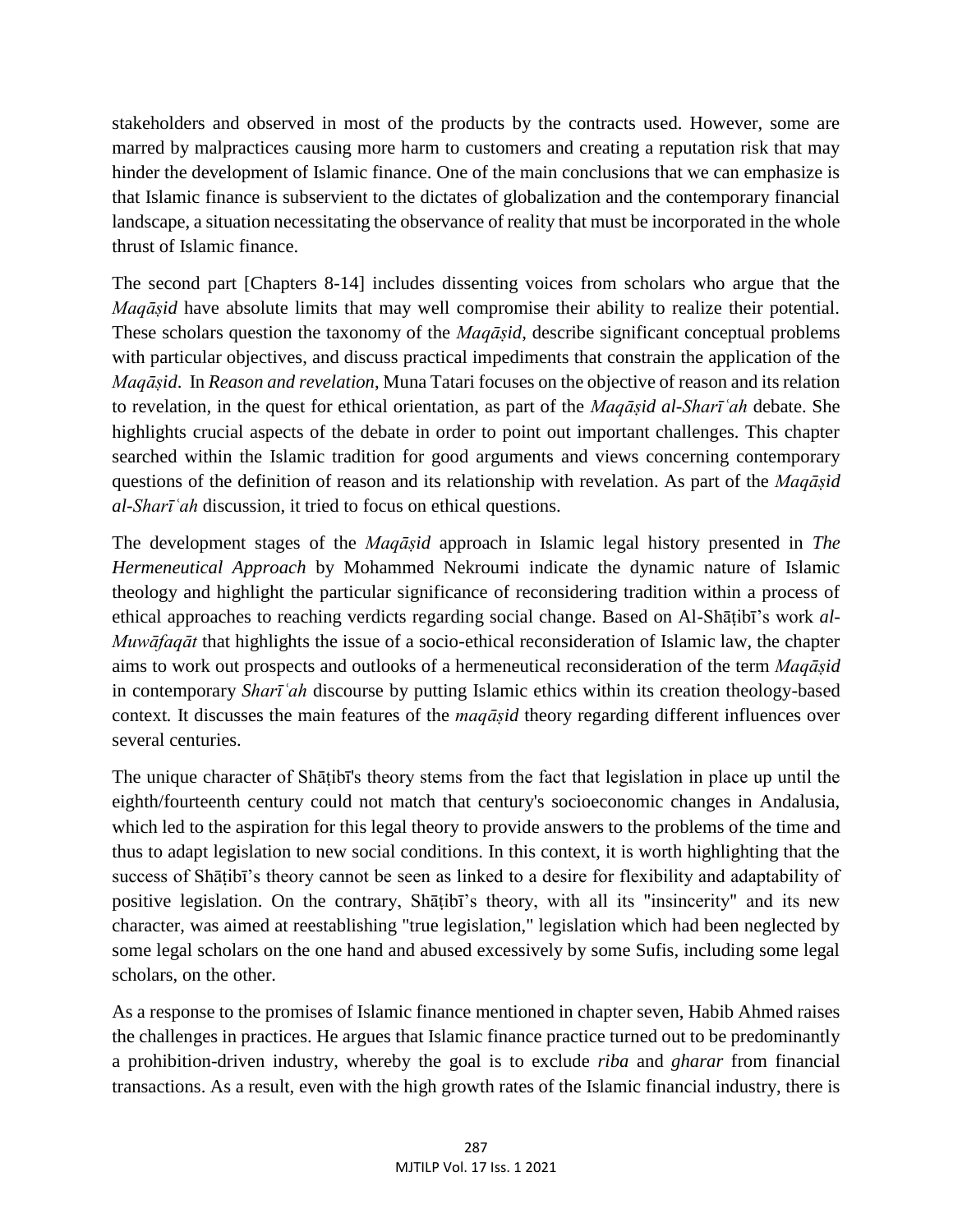a general feeling that Islamic finance has failed to fulfil the social goals of the *Sharī'ah* and is not playing the anticipated positive role in the economy. Based on this argument, Habib examines the concept of *Maqāṣid al-Sharīʿah* and its implications for Islamic banking and finance, and how these are reflected in the practice of the Islamic financial sector. After identifying the key challenges that the Islamic financial industry face to incorporate *Maqāṣid al-Sharīʿah*, he discusses ways in which these can be resolved at the conceptual and operational levels. There is a need to address the novel and contemporary ethical and social matters at micro and macro levels.

[The Relationship between](http://127.0.0.1:5001/xhtml/contents.xhtml#re_chapter11) *Maqāṣid al-Sharīʿah* and *Uṣūl al-Fiqh* by Cefli Ademi draws a clear distinction between *Maqāṣid* theory and traditional *uṣūl al-fiqh* (principles of Islamic jurisprudence). It provides a schematic overview of the relationship between the two disciplines based on legal history. In the final analysis, the theory of *Maqāṣid al-Sharīʿah* can be considered to be a secondary or fundamental part in the *uṣul*-based law-finding process, or even as an independent discipline. Following the above challenge and debate, Rumee Ahmed asks an important question *what comes first Maqāṣid or Shari'a?* Historical and Philosophical Critiques. At this point, we must confront the question that if the *Maqāṣid* cannot be used to derive laws, then why do prominent jurists consistently discuss and promote them? It might seem an awful waste of time and energy to repeatedly examine these five objectives if they have no positive function. Put another way; if we accept that the *Maqāṣid* were designed to defend existing laws, then we should ask what jurists are defending when they appeal to the *Maqāṣid*, who is it being defended against, and why?

In her excellent chapter, Ayesha Chaudhry touches on another challenge: the patriarchal nature of *Maqāṣid* both in their inception and application. By examining the concept of *nasl* (lineage), chapter thirteen shed light on how Islamic law has come under increased pressure to reform to reflect the gender-egalitarian beliefs of Muslims. Chaudhry invites scholars to think about reform by challenging the current limits and rethinking the whole approach in light of reform. For example, is it viable to confront the preconception of *nasl* as a principle that protects women and men's sexual and reproductive rights rather than simply a determination of paternal lineage? The proposed framework will not solve all other ethical problems from other patriarchal laws, but according to the author, it will get us started on a path of honest, self-critical engagement with the Islamic tradition.

Finally, the concept of *Islamic Minorities Law* is the focus of the last chapter. Despite the several mentions to the early and pre-modern treatment of Muslims living in non-Muslims' territories, Mouez Khalfaoui is more concerned about the contemporary situation. The chapter therefore brings an important debate about *Fiqh al-Aqalliyāt* or Islamic law pertaining to Muslim minorities living in the west. The advocates for such law use the principles of *Maqāṣid* to justify their claim, but according to the author they ignored the wider context of Muslims being living outside the Muslims majority countries (*dār al-islām*) and the relationship between Muslim and non-Muslim territories. I concur with Khalfaoui that there is a need to think about the benefits and application of minorities' law. In my viewpoint, such a law will certainly widen the gap between Muslims and